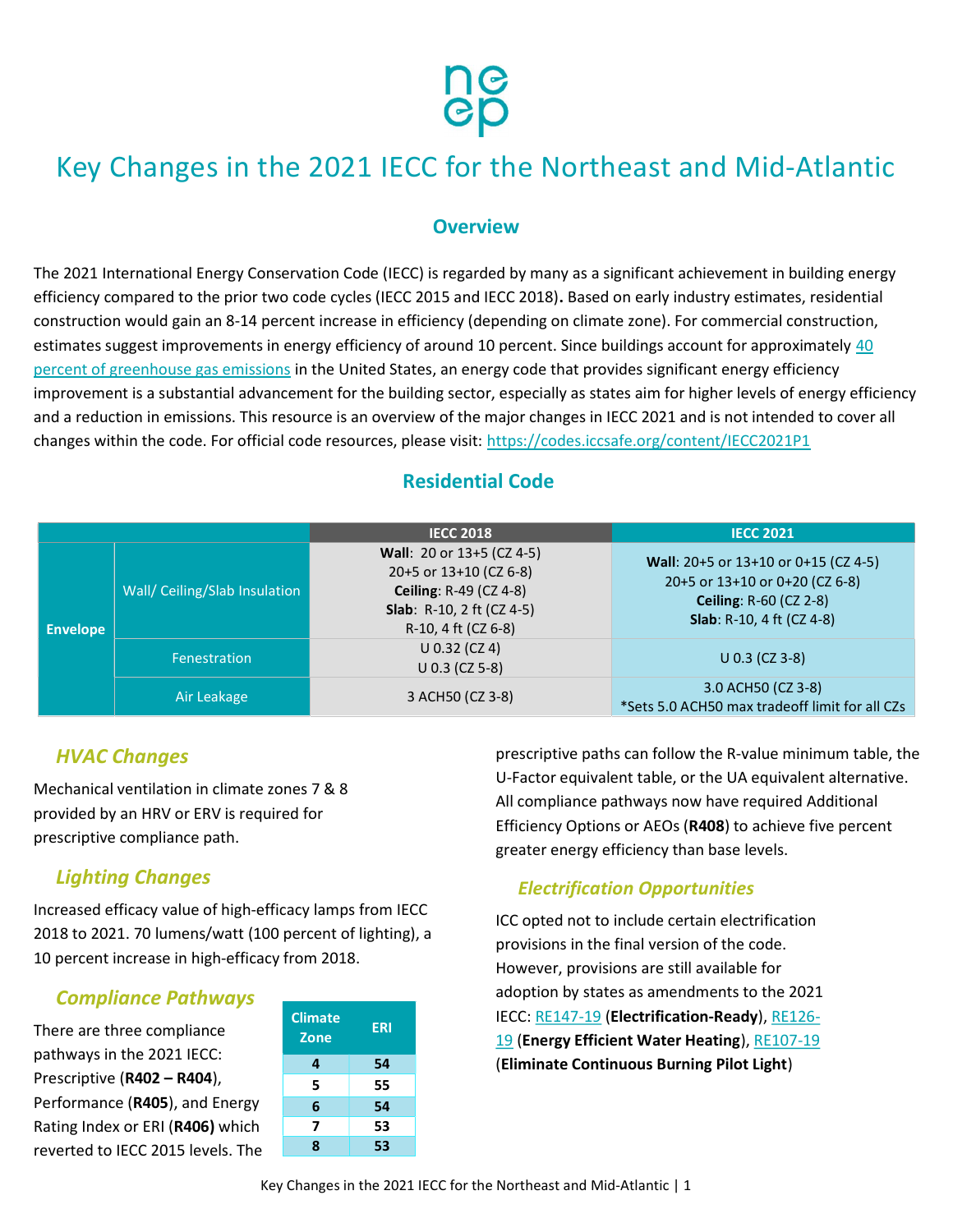

## Appendix RC Zero Energy Residential Building **Provisions**

Use Energy Rating Index (ERI) zero energy score table in accordance with RESNET/ICC 301 and Equation RC-1 to determine annual renewable energy needed.

|                                 |                        | <b>IECC 2018</b>                                                                 | <b>IECC 2021</b>                                                                           |
|---------------------------------|------------------------|----------------------------------------------------------------------------------|--------------------------------------------------------------------------------------------|
| <b>Envelope</b>                 | <b>Fenestration</b>    | Skylight:<br>U 0.50 (CZ 4-8)<br><b>Vertical (fixed):</b><br>U 0.38-0.29 (CZ 4-8) | Skylight:<br>$U$ 0.50- 0.41 (CZ 4-8)<br><b>Vertical (fixed):</b><br>$U$ 0.36-0.26 (CZ 4-8) |
|                                 | <b>Opaque Surfaces</b> | N/A                                                                              | Updated to align with ASHRAE<br>90.1 2016 & 2019 for all surfaces                          |
| <b>Refrigeration Efficiency</b> |                        | N/A                                                                              | Updated to match federal<br>requirements                                                   |
| <b>Lighting</b>                 |                        | <b>Office: 0.79</b><br><b>School: 0.81</b><br>Hospital: 1.05                     | <b>Office: 0.64</b><br><b>School: 0.72</b><br>Hospital: 0.96                               |

## Commercial Code

## HVAC Changes

HVAC equipment efficiency updated to match ASHRAE 90.1 Tables directly, replacing Tables C403.3.2(1) through C403.3.2(10). Additional tables added with efficiencies based on Federal appliance manufacturing requirements.

#### Service Hot Water

Large ( $\geq 1,000,000$  Btu/h) service hot water system efficiency increases from 90 percent to 92 percent.

## Energy Recovery Changes

Adds residential (multifamily) exhaust energy recovery requirements. Defines Enthalpy Recovery Ratio (ERR) to match ASHRAE. Now requires 50 percent cooling/60 percent heating ERR for CZ 4A, 5A, 5C, 6A, 6B, 7, 8. Also, requires chiller heat recovery for reheat in hospitals.

## Air Infiltration Changes

Air leakage testing requirements: Air leakage target of 0.3cfm/sq.ft. at 50PA for Class R and I. Testing target is 0.4cfm/sq.ft at 75PA for non-Class R and I (aligns with ASHRAE 90.1-2019). Continuous air barrier required throughout thermal envelope.

## Appendix CC Zero Energy Commercial Building

#### **Provisions**

Use Equation CC-1 and CC-2 and ASHRAE 90.1 Appendix G tables to calculate the building energy use and the onsite

renewables and offsets. The building reaches zero energy by generating and/or offsetting energy consumption with renewable energy that meets the buildings annual energy use, effectively

|                | <b>ERI</b> | <b>ERI</b> |
|----------------|------------|------------|
| <b>Climate</b> | (without   | (with      |
| <b>Zone</b>    | onsite     | onsite     |
|                | power)     | power)     |
| 4              | 47         | 0          |
| 5              | 47         | 0          |
| 6              | 46         | 0          |
| 7              | 46         | 0          |
|                | 45         |            |